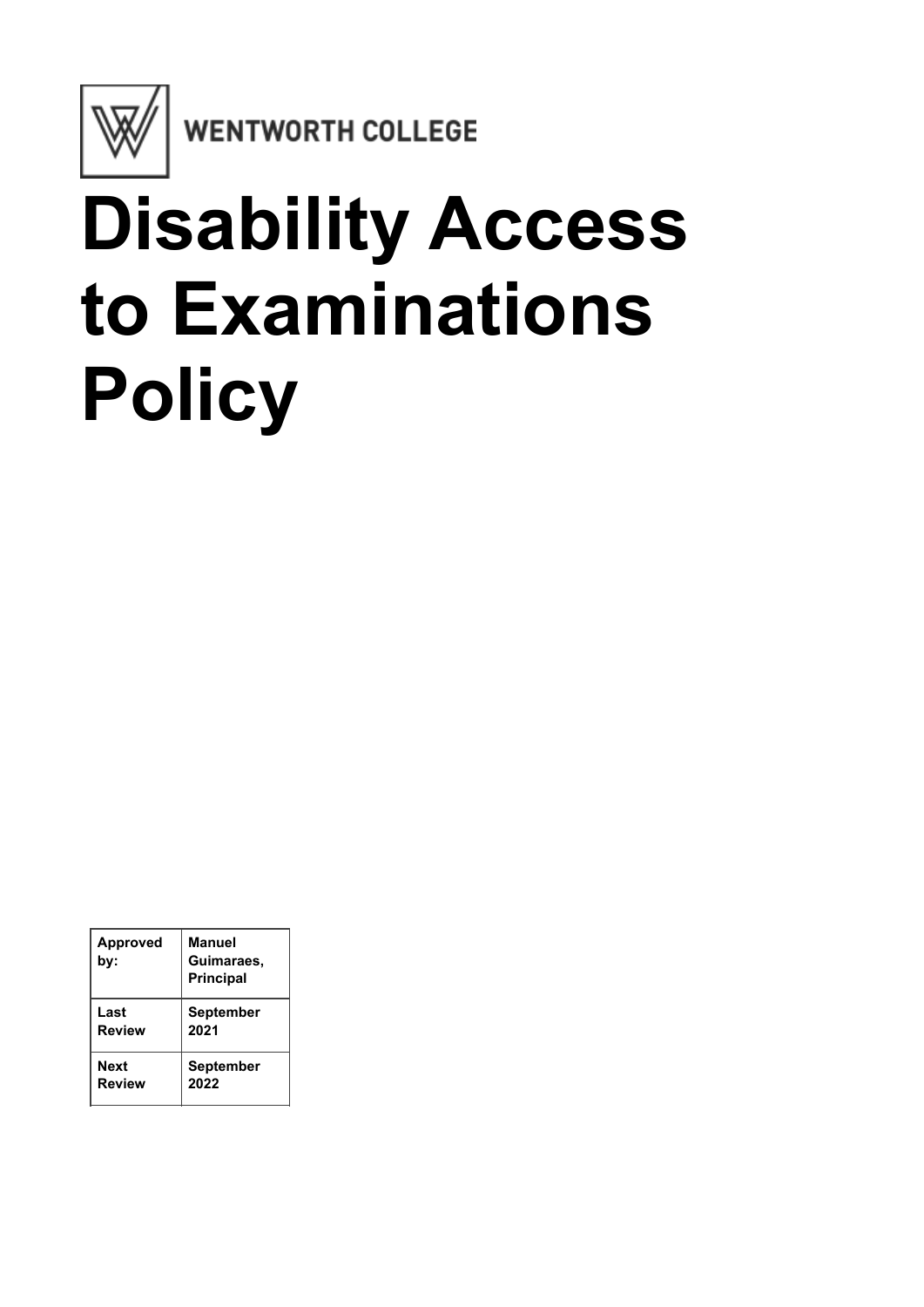## **Disability Access to Examinations Policy**

For the purposes of the Equality Act 2010, a person has a disability if s/he has a physical or mental impairment that has a substantial and long-term adverse effect on her/his ability to carry out normal day-to-day activities. More specifically this might include sensory impairments, mobility difficulties, medical conditions, learning difficulties and mental health problems.

It is the responsibility of the Examinations Officer to establish and maintain clear lines of communication with colleagues directly involved with the requirements of candidates who fall under the heading of disabled in terms of the Equality Act 2010. These lines of communication extend to invigilators so that everyone involved with the examinations is clear as to their responsibilities under the Act.

Communication with invigilators will normally be done by general oral briefing of invigilating staff, a requirement that they read the ICE document and/or by written communication. Attention will be drawn to the relevant needs of specific candidates on the day of their examination. Invigilators will also be briefed in evacuation procedures and alternative means of communication with candidates. For public examinations, this policy is subject to the requirements of the JCQ.

The majority of the examinations at the College are taken in Room 1. A designated classroom is used as a private examination room and clash candidate room. The specialist examination rooms include Drama Room, MFL room and Art room. Ensuring that examination rooms are accessible falls under the general requirement for these rooms, which have other specific purposes during the school year.

We will

• ensure that the entrances to the centre and corridors approaching the rooms are well lit • check lighting for suitability both during the day and for evenings

• check that lighting is evenly distributed, ensuring as far as possible that it does not cause glare and shadows, especially when there are candidates with a visual impairment or with perceptual difficulties

• ensure that there is no lighting which may trigger seizures for those candidates with epilepsy

• make sure that any obstacles are removed from corridors to enable a wheelchair to gain easy access

When there is a candidate whose disability requires it, we undertake to make the reasonable adjustments required which may include:

• arranging examination rooms which are close to an accessible toilet

● ensuring the suitability of private rooms arranged for candidates; for example, that so far as is possible the decoration is not likely to result in discomfort or hyper-nervous stimulation if the candidate has autism, and that the room is warm/cool enough

• ensuring that there are chairs available outside examination rooms to enable those with mobility issues or those who may simply be experiencing particular stress to sit and rest before they enter the examination

• ensuring that those who need to take medication during the course of an examination can do so in privacy and as speedily as possible, usually by leaving them with the office

• ensuring that a candidate who may become unwell during the examination because of the nature of their disability, is seated close to the door to make them feel more comfortable and so that they can exit quickly and to limit disruption for others

● ensuring that both disabled candidates and staff are aware of the emergency evacuation procedures to ensure that disabled candidates can be safely evacuated from the building whatever their disability or impairment